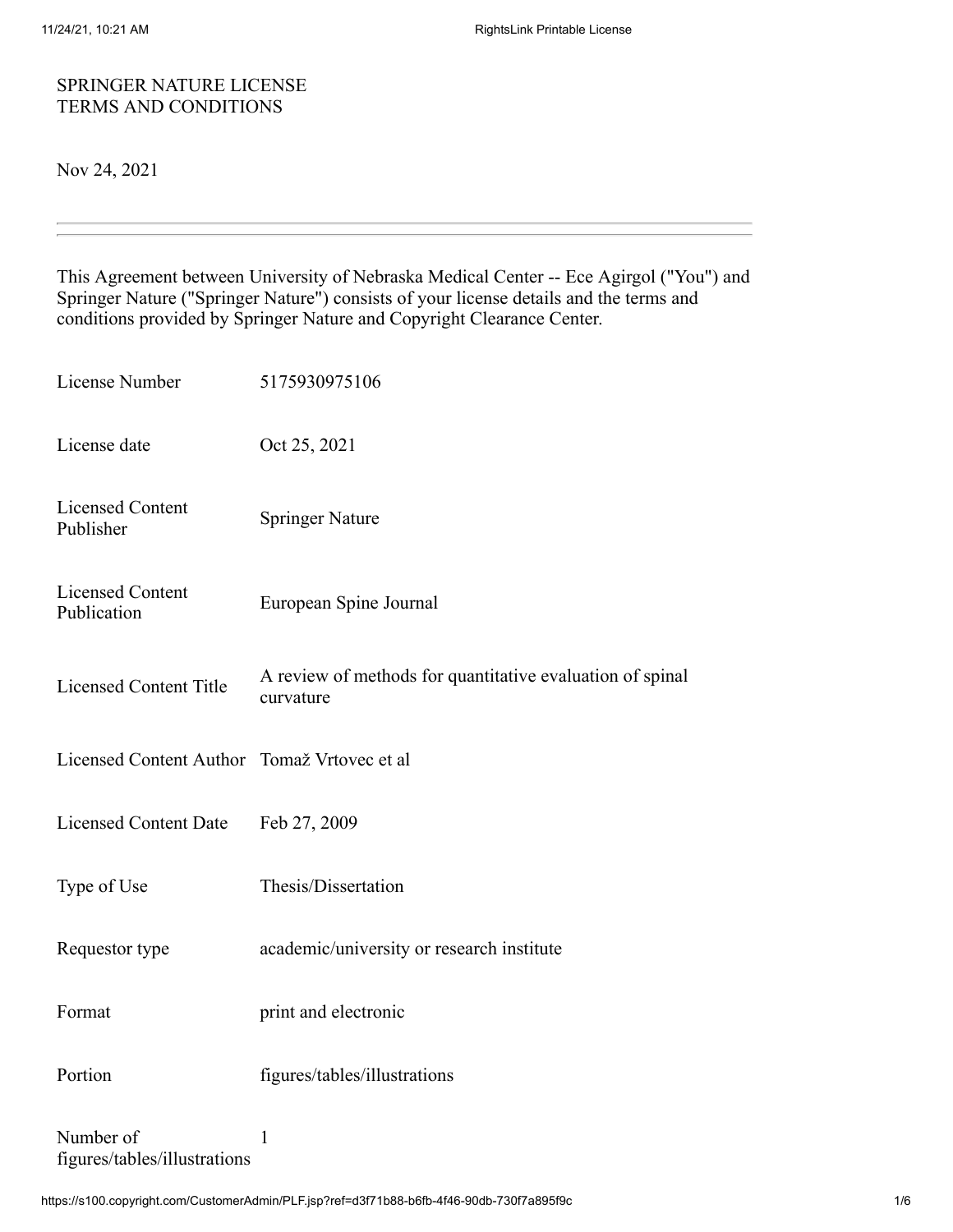| Will you be translating?                  | no                                                                                                                                                                                          |
|-------------------------------------------|---------------------------------------------------------------------------------------------------------------------------------------------------------------------------------------------|
| Circulation/distribution                  | $100 - 199$                                                                                                                                                                                 |
| Author of this Springer<br>Nature content | no                                                                                                                                                                                          |
| Title                                     | Alignment of Cervical Vertebrae and its Correlation with Lateral<br><b>Cephalometric Measurements</b>                                                                                       |
| Institution name                          | University of Nebraska Medical Center College of Dentistry                                                                                                                                  |
| <b>Expected presentation</b><br>date      | Nov 2021                                                                                                                                                                                    |
| Portions                                  | Fig. 1 Evaluation of coronal spinal curvature in 2D images.                                                                                                                                 |
| <b>Requestor Location</b>                 | University of Nebraska Medical Center<br>4000 E Campus Loop<br><b>UNMC College of Dentistry</b><br>LINCOLN, NE 68583<br><b>United States</b><br>Attn: University of Nebraska Medical Center |
| Total                                     | $0.00$ USD                                                                                                                                                                                  |
| Terms and Conditions                      |                                                                                                                                                                                             |

# **Springer Nature Customer Service Centre GmbH Terms and Conditions**

This agreement sets out the terms and conditions of the licence (the **Licence**) between you and **Springer Nature Customer Service Centre GmbH** (the **Licensor**). By clicking 'accept' and completing the transaction for the material (**Licensed Material**), you also confirm your acceptance of these terms and conditions.

# **1. Grant of License**

**1. 1.** The Licensor grants you a personal, non-exclusive, non-transferable, world-wide licence to reproduce the Licensed Material for the purpose specified in your order only. Licences are granted for the specific use requested in the order and for no other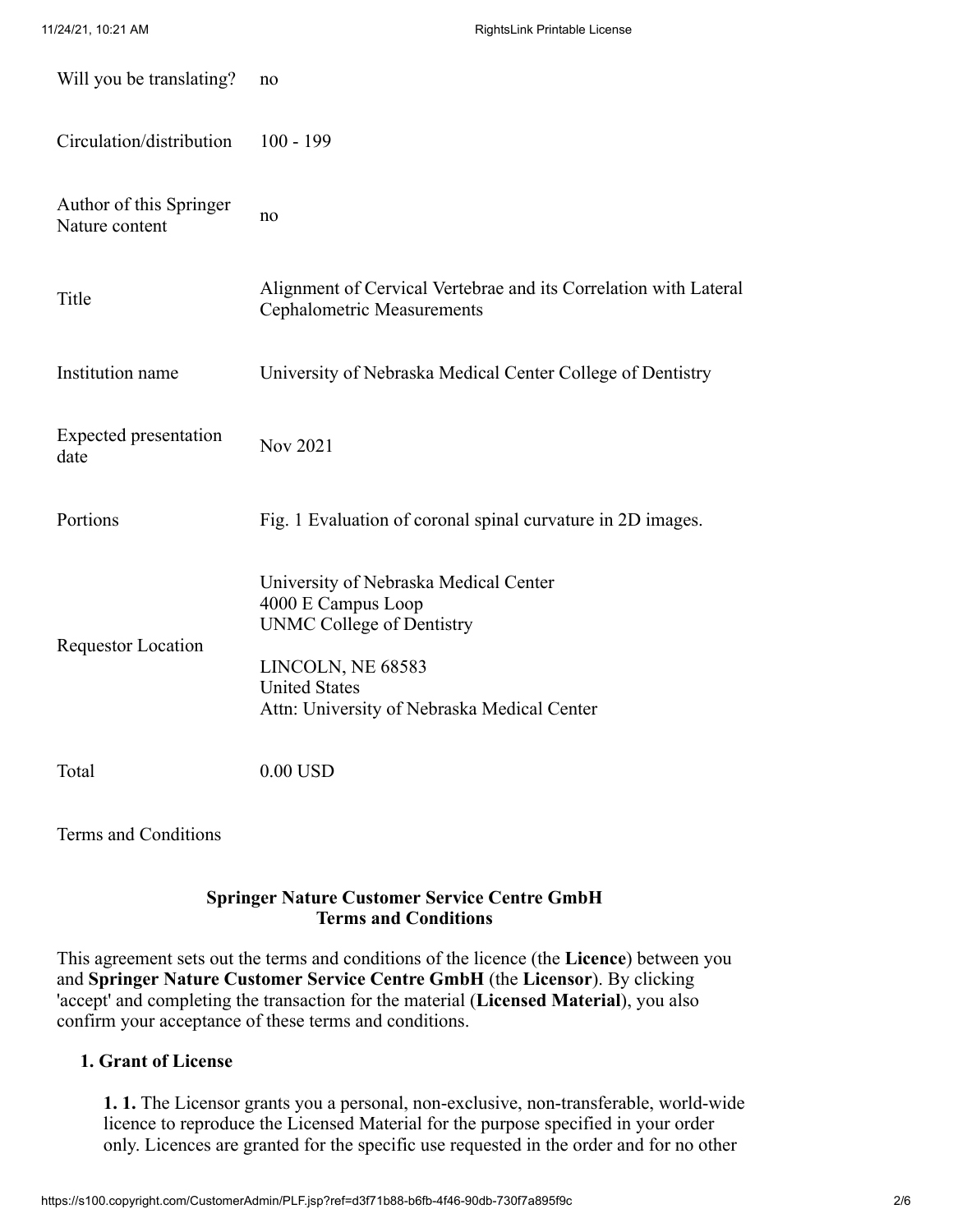use, subject to the conditions below.

**1. 2.** The Licensor warrants that it has, to the best of its knowledge, the rights to license reuse of the Licensed Material. However, you should ensure that the material you are requesting is original to the Licensor and does not carry the copyright of another entity (as credited in the published version).

**1. 3.** If the credit line on any part of the material you have requested indicates that it was reprinted or adapted with permission from another source, then you should also seek permission from that source to reuse the material.

### **2. Scope of Licence**

**2. 1.** You may only use the Licensed Content in the manner and to the extent permitted by these Ts&Cs and any applicable laws.

**2. 2.** A separate licence may be required for any additional use of the Licensed Material, e.g. where a licence has been purchased for print only use, separate permission must be obtained for electronic re-use. Similarly, a licence is only valid in the language selected and does not apply for editions in other languages unless additional translation rights have been granted separately in the licence. Any content owned by third parties are expressly excluded from the licence.

**2. 3.** Similarly, rights for additional components such as custom editions and derivatives require additional permission and may be subject to an additional fee. Please apply to

[Journalpermissions@springernature.com](mailto:Journalpermissions@springernature.com)/[bookpermissions@springernature.com](mailto:bookpermissions@springernature.com) for these rights.

**2. 4.** Where permission has been granted **free of charge** for material in print, permission may also be granted for any electronic version of that work, provided that the material is incidental to your work as a whole and that the electronic version is essentially equivalent to, or substitutes for, the print version.

**2. 5.** [An alternative scope of licence may apply to signatories of the STM Permissions](http://www.stm-assoc.org/intellectual-property/permissions/permissions-guidelines/) Guidelines, as amended from time to time.

# **3. Duration of Licence**

**3. 1.** A licence for is valid from the date of purchase ('Licence Date') at the end of the relevant period in the below table:

|                                 | Scope of Licence Duration of Licence                                 |
|---------------------------------|----------------------------------------------------------------------|
| Post on a website $\ 12$ months |                                                                      |
| Presentations                   | $\parallel$ 12 months                                                |
|                                 | Books and journals Lifetime of the edition in the language purchased |

#### **4. Acknowledgement**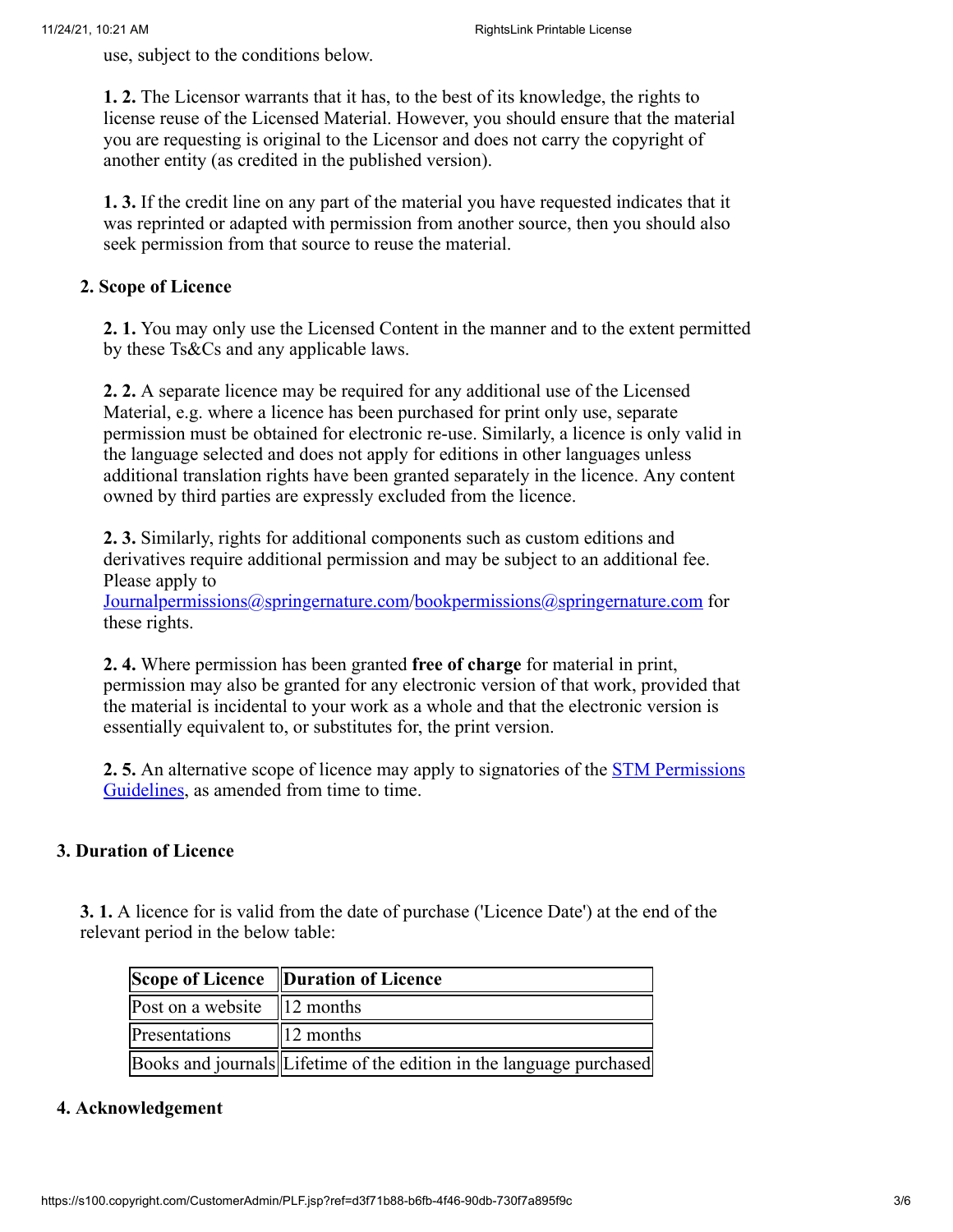**4. 1.** The Licensor's permission must be acknowledged next to the Licenced Material in print. In electronic form, this acknowledgement must be visible at the same time as the figures/tables/illustrations or abstract, and must be hyperlinked to the journal/book's homepage. Our required acknowledgement format is in the Appendix below.

## **5. Restrictions on use**

**5. 1.** Use of the Licensed Material may be permitted for incidental promotional use and minor editing privileges e.g. minor adaptations of single figures, changes of format, colour and/or style where the adaptation is credited as set out in Appendix 1 below. Any other changes including but not limited to, cropping, adapting, omitting material that affect the meaning, intention or moral rights of the author are strictly prohibited.

**5. 2.** You must not use any Licensed Material as part of any design or trademark.

**5. 3.** Licensed Material may be used in Open Access Publications (OAP) before publication by Springer Nature, but any Licensed Material must be removed from OAP sites prior to final publication.

# **6. Ownership of Rights**

**6. 1.** Licensed Material remains the property of either Licensor or the relevant third party and any rights not explicitly granted herein are expressly reserved.

## **7. Warranty**

IN NO EVENT SHALL LICENSOR BE LIABLE TO YOU OR ANY OTHER PARTY OR ANY OTHER PERSON OR FOR ANY SPECIAL, CONSEQUENTIAL, INCIDENTAL OR INDIRECT DAMAGES, HOWEVER CAUSED, ARISING OUT OF OR IN CONNECTION WITH THE DOWNLOADING, VIEWING OR USE OF THE MATERIALS REGARDLESS OF THE FORM OF ACTION, WHETHER FOR BREACH OF CONTRACT, BREACH OF WARRANTY, TORT, NEGLIGENCE, INFRINGEMENT OR OTHERWISE (INCLUDING, WITHOUT LIMITATION, DAMAGES BASED ON LOSS OF PROFITS, DATA, FILES, USE, BUSINESS OPPORTUNITY OR CLAIMS OF THIRD PARTIES), AND WHETHER OR NOT THE PARTY HAS BEEN ADVISED OF THE POSSIBILITY OF SUCH DAMAGES. THIS LIMITATION SHALL APPLY NOTWITHSTANDING ANY FAILURE OF ESSENTIAL PURPOSE OF ANY LIMITED REMEDY PROVIDED HEREIN.

#### **8. Limitations**

**8. 1.** *BOOKS ONLY:*Where **'reuse in a dissertation/thesis'** has been selected the following terms apply: Print rights of the final author's accepted manuscript (for clarity, NOT the published version) for up to 100 copies, electronic rights for use only on a personal website or institutional repository as defined by the Sherpa guideline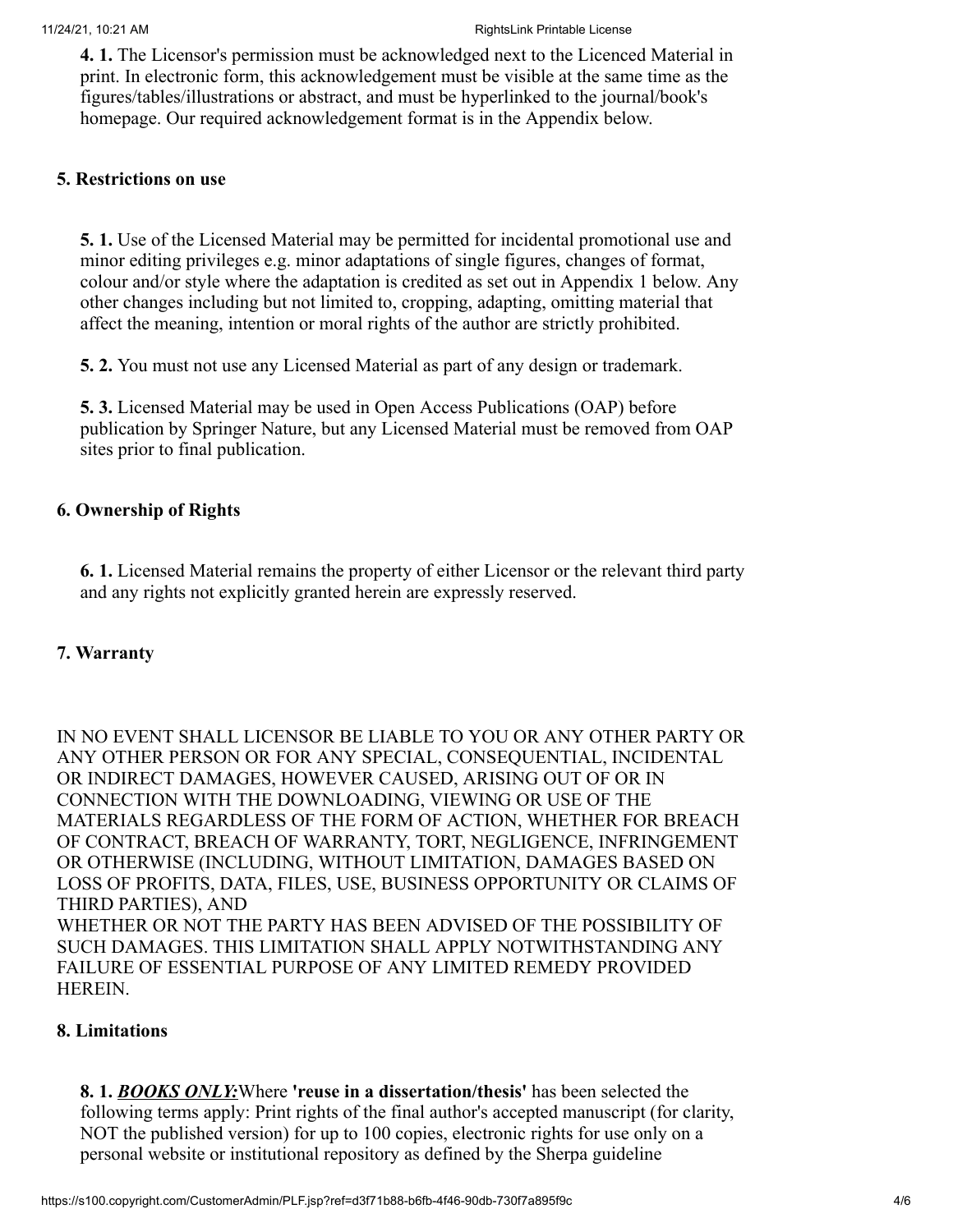[\(www.sherpa.ac.uk/romeo/](http://www.sherpa.ac.uk/romeo/)).

**8. 2.** For content reuse requests that qualify for permission under the STM Permissions [Guidelines, which may be updated from time to time, the STM Permissions Guidelines](https://www.stm-assoc.org/2020_09_30_STM_Permission_Guidelines_2020.pdf) supersede the terms and conditions contained in this licence.

## **9. Termination and Cancellation**

**9. 1.** Licences will expire after the period shown in Clause 3 (above).

**9. 2.** Licensee reserves the right to terminate the Licence in the event that payment is not received in full or if there has been a breach of this agreement by you.

### **Appendix 1 — Acknowledgements:**

### **For Journal Content:**

Reprinted by permission from [**the Licensor**]: [**Journal Publisher** (e.g. Nature/Springer/Palgrave)] [**JOURNAL NAME**] [**REFERENCE CITATION** (Article name, Author(s) Name), [**COPYRIGHT**] (year of publication)

### For **Advance Online Publication papers:**

Reprinted by permission from [**the Licensor**]: [**Journal Publisher** (e.g. Nature/Springer/Palgrave)] [**JOURNAL NAME**] [**REFERENCE CITATION** (Article name, Author(s) Name), [**COPYRIGHT**] (year of publication), advance online publication, day month year (doi: 10.1038/sj.[JOURNAL ACRONYM].)

#### **For Adaptations/Translations:**

Adapted/Translated by permission from [**the Licensor**]: [**Journal Publisher** (e.g. Nature/Springer/Palgrave)] [**JOURNAL NAME**] [**REFERENCE CITATION** (Article name, Author(s) Name), [**COPYRIGHT**] (year of publication)

# **Note: For any republication from the British Journal of Cancer, the following credit line style applies:**

Reprinted/adapted/translated by permission from [**the Licensor**]: on behalf of Cancer Research UK: : [**Journal Publisher** (e.g. Nature/Springer/Palgrave)] [**JOURNAL NAME**] [**REFERENCE CITATION** (Article name, Author(s) Name), [**COPYRIGHT]** (year of publication)

## For **Advance Online Publication** papers:

Reprinted by permission from The [**the Licensor**]: on behalf of Cancer Research UK: [**Journal Publisher** (e.g. Nature/Springer/Palgrave)] [**JOURNAL NAME**] [**REFERENCE CITATION** (Article name, Author(s) Name), [**COPYRIGHT**] (year of publication), advance online publication, day month year (doi: 10.1038/sj. [JOURNAL ACRONYM])

#### **For Book content:**

Reprinted/adapted by permission from [**the Licensor**]: [**Book Publisher** (e.g. Palgrave Macmillan, Springer etc) [**Book Title**] by [**Book author**(s)] [**COPYRIGHT**] (year of publication)